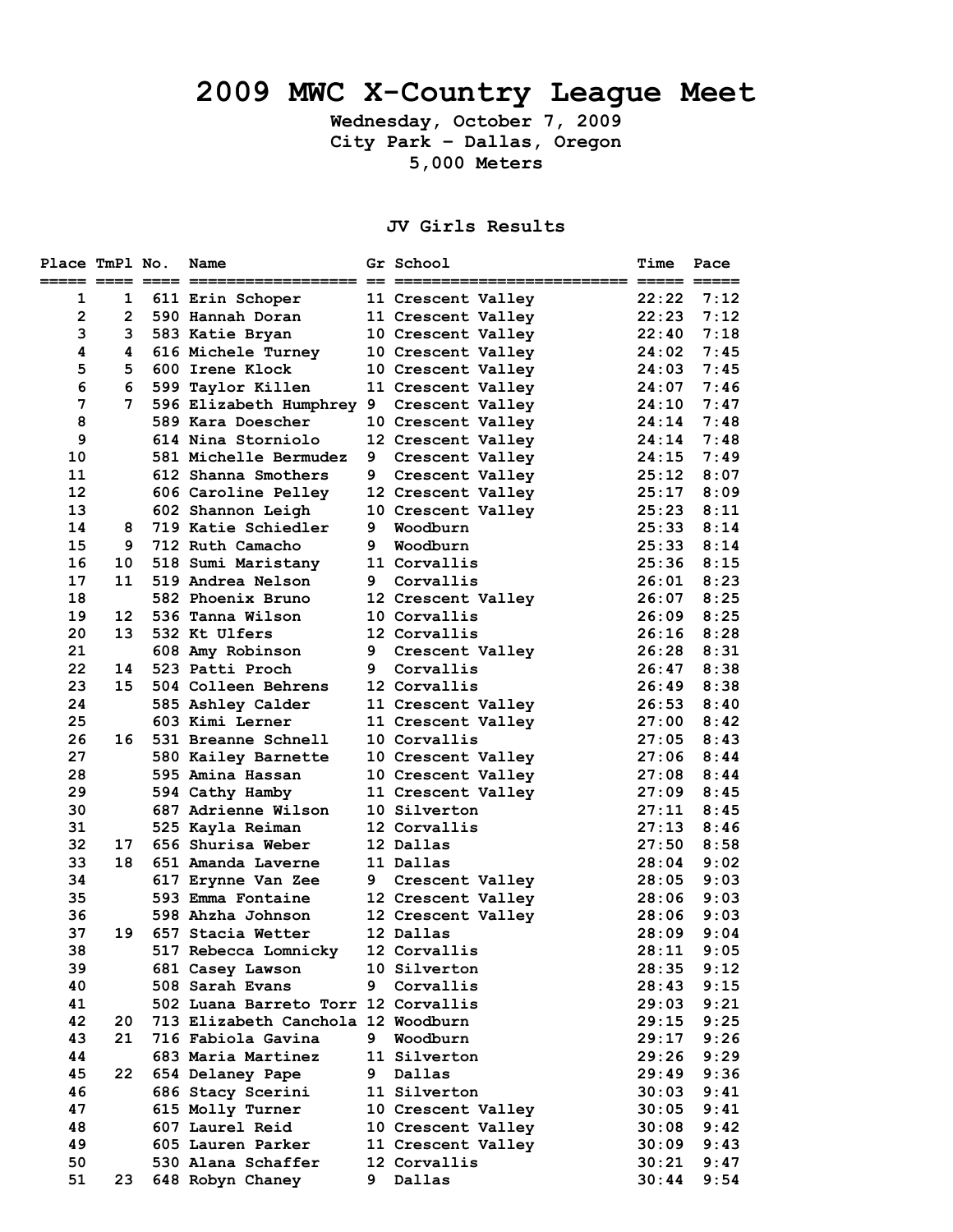| 52<br>53<br>54<br>55<br>56<br>57                                                                                                                 |                                                                                                                                                                                 |        | 520 Colleen Peterson<br>609 Ariel Rosen<br>509 Jordan Feist<br>24 715 Yesenia De Anda<br>619 Danning Yao<br>586 Mary Casillas |   | 12 Corvallis<br>10 Crescent Valley<br>10 Corvallis<br>9 Woodburn<br>10 Crescent Valley<br>10 Crescent Valley | 30:47<br>$32:53$ $10:35$<br>40:02 12:53<br>40:02 12:53 | 9:55<br>$31:27$ 10:08<br>31:56 10:17 |  |  |  |
|--------------------------------------------------------------------------------------------------------------------------------------------------|---------------------------------------------------------------------------------------------------------------------------------------------------------------------------------|--------|-------------------------------------------------------------------------------------------------------------------------------|---|--------------------------------------------------------------------------------------------------------------|--------------------------------------------------------|--------------------------------------|--|--|--|
|                                                                                                                                                  |                                                                                                                                                                                 |        |                                                                                                                               |   | JV Girls Team Scores                                                                                         |                                                        |                                      |  |  |  |
|                                                                                                                                                  |                                                                                                                                                                                 |        | 1. Crescent Valley                                                                                                            |   |                                                                                                              |                                                        |                                      |  |  |  |
|                                                                                                                                                  | $\overline{2}$<br>$(6)$ $(7) =$<br>1<br>3<br>5<br>15<br>4<br>Erin Schoper, Hannah Doran, Katie Bryan, Michele Turney, Irene Klock,<br>Taylor Killen, Elizabeth Humphrey         |        |                                                                                                                               |   |                                                                                                              |                                                        |                                      |  |  |  |
|                                                                                                                                                  | 2. Corvallis<br>10<br>11<br>12<br>13<br>14<br>$(15)$ $(16) =$<br>60<br>Sumi Maristany, Andrea Nelson, Tanna Wilson, Kt Ulfers, Patti Proch,<br>Colleen Behrens, Breanne Schnell |        |                                                                                                                               |   |                                                                                                              |                                                        |                                      |  |  |  |
| 3. Woodburn<br>8<br>21<br>24<br>82<br>9.<br>20 -<br>$=$<br>Katie Schiedler, Ruth Camacho, Elizabeth Canchola, Fabiola Gavina,<br>Yesenia De Anda |                                                                                                                                                                                 |        |                                                                                                                               |   |                                                                                                              |                                                        |                                      |  |  |  |
|                                                                                                                                                  | 4. Dallas                                                                                                                                                                       | 17     | 19<br>22<br>23<br>18                                                                                                          |   | 99<br>$=$                                                                                                    |                                                        |                                      |  |  |  |
|                                                                                                                                                  |                                                                                                                                                                                 | Chaney |                                                                                                                               |   | Shurisa Weber, Amanda Laverne, Stacia Wetter, Delaney Pape, Robyn                                            |                                                        |                                      |  |  |  |
|                                                                                                                                                  |                                                                                                                                                                                 |        |                                                                                                                               |   | JV Boys Results                                                                                              |                                                        |                                      |  |  |  |
| Place TmPl No.                                                                                                                                   |                                                                                                                                                                                 |        | Name                                                                                                                          |   | Gr School                                                                                                    | <b>Time</b>                                            | Pace                                 |  |  |  |
|                                                                                                                                                  |                                                                                                                                                                                 |        |                                                                                                                               |   |                                                                                                              |                                                        |                                      |  |  |  |
| 1                                                                                                                                                |                                                                                                                                                                                 |        | 1 623 Alex Brown                                                                                                              |   | 10 Crescent Valley                                                                                           | 19:01                                                  | 6:08                                 |  |  |  |
| $\mathbf{2}$                                                                                                                                     |                                                                                                                                                                                 |        | 2 562 Fernando Medina                                                                                                         |   | 12 Corvallis                                                                                                 |                                                        | $19:04$ 6:09                         |  |  |  |
| 3                                                                                                                                                |                                                                                                                                                                                 |        | 3 551 Cooper Edge                                                                                                             |   | 12 Corvallis                                                                                                 | 19:26                                                  | 6:16                                 |  |  |  |
| 4                                                                                                                                                | 4                                                                                                                                                                               |        | 645 Lawson Wakeman                                                                                                            |   | 12 Crescent Valley                                                                                           | 19:43                                                  | 6:21                                 |  |  |  |
| 5                                                                                                                                                |                                                                                                                                                                                 |        | 721 Levi Chavez                                                                                                               |   | 9 Woodburn                                                                                                   | $19:46$ $6:22$                                         |                                      |  |  |  |
| 6                                                                                                                                                | 5.                                                                                                                                                                              |        | 557 Toshio Hiratsuka                                                                                                          |   | 11 Corvallis                                                                                                 | 19:54                                                  | 6:25                                 |  |  |  |
| 7                                                                                                                                                | 6.                                                                                                                                                                              |        | 630 Matt Galvin                                                                                                               |   | 12 Crescent Valley                                                                                           | 19:57                                                  | 6:26                                 |  |  |  |
| 8                                                                                                                                                | 7                                                                                                                                                                               |        | 631 Thomas Harrington                                                                                                         |   | 10 Crescent Valley                                                                                           | 19:58                                                  | 6:26                                 |  |  |  |
| 9                                                                                                                                                | 8                                                                                                                                                                               |        | 665 A.J. Edwards                                                                                                              | 9 | Dallas                                                                                                       | 19:59                                                  | 6:26                                 |  |  |  |
| 10                                                                                                                                               | 9                                                                                                                                                                               |        | 639 Michael Packard                                                                                                           |   | 12 Crescent Valley                                                                                           | 20:03                                                  | 6:27                                 |  |  |  |
| 11                                                                                                                                               |                                                                                                                                                                                 |        | 720 Fabian Castenda                                                                                                           |   | 12 Woodburn                                                                                                  | 20:03                                                  | 6:28                                 |  |  |  |
| 12 <sup>2</sup>                                                                                                                                  | 10                                                                                                                                                                              |        | 646 Robbie Wentland                                                                                                           |   | 11 Crescent Valley                                                                                           | 20:06                                                  | 6:29                                 |  |  |  |
| 13                                                                                                                                               | 11                                                                                                                                                                              |        | 539 Patrick Arnold                                                                                                            |   | 9 Corvallis                                                                                                  | 20:06                                                  | 6:29                                 |  |  |  |
| 14                                                                                                                                               |                                                                                                                                                                                 |        | 12 633 Bryce Johnson                                                                                                          |   | 10 Crescent Valley                                                                                           | 20:11                                                  | 6:30                                 |  |  |  |
| 15                                                                                                                                               | 13                                                                                                                                                                              |        | 570 Collin Peterson                                                                                                           |   | 11 Corvallis                                                                                                 | 20:16                                                  | 6:32                                 |  |  |  |
| 16                                                                                                                                               | 14                                                                                                                                                                              |        | 664 Drew Dyer                                                                                                                 | 9 | Dallas                                                                                                       | 20:29                                                  | 6:36                                 |  |  |  |

| 18 | 15 <sub>1</sub> | 566 Josh Nelson      |    | 11 Corvallis       | 20:38 | 6:39 |
|----|-----------------|----------------------|----|--------------------|-------|------|
| 19 |                 | 644 Christian Strahl |    | 12 Crescent Valley | 20:51 | 6:43 |
| 20 | 16              | 575 Tasman Thenell   | 9  | Corvallis          | 20:54 | 6:44 |
| 21 |                 | 543 Saul Boulanger   |    | 11 Corvallis       | 20:54 | 6:44 |
| 22 | 17              | 660 Jesse Barnes     | 9. | Dallas             | 20:56 | 6:45 |
| 23 |                 | 556 Henry Hall       |    | 11 Corvallis       | 20:59 | 6:45 |
| 24 | 18              | 663 Paul Disney      | 9. | Dallas             | 21:17 | 6:51 |
| 25 | 19              | 692 Christopher Dyer |    | 11 Silverton       | 21:20 | 6:52 |
| 26 | 20              | 707 Dylan Ware       | 9. | Silverton          | 21:33 | 6:57 |
| 27 | 21              | 702 Fernando Porras  | 9  | Silverton          | 21:38 | 6:58 |
| 28 |                 | 620 Clint Armstrong  |    | 11 Crescent Valley | 21:39 | 6:58 |
| 29 |                 | 545 Sean Brown       |    | 12 Corvallis       | 21:40 | 6:59 |
| 30 |                 | 628 Ian Finn         |    | 10 Crescent Valley | 21:42 | 6:59 |
| 31 |                 | 576 Ian Vermeulen    |    | 11 Corvallis       | 21:42 | 6:59 |
|    |                 |                      |    |                    |       |      |

 **17 635 Sayre Lanahan 9 Crescent Valley 20:37 6:39**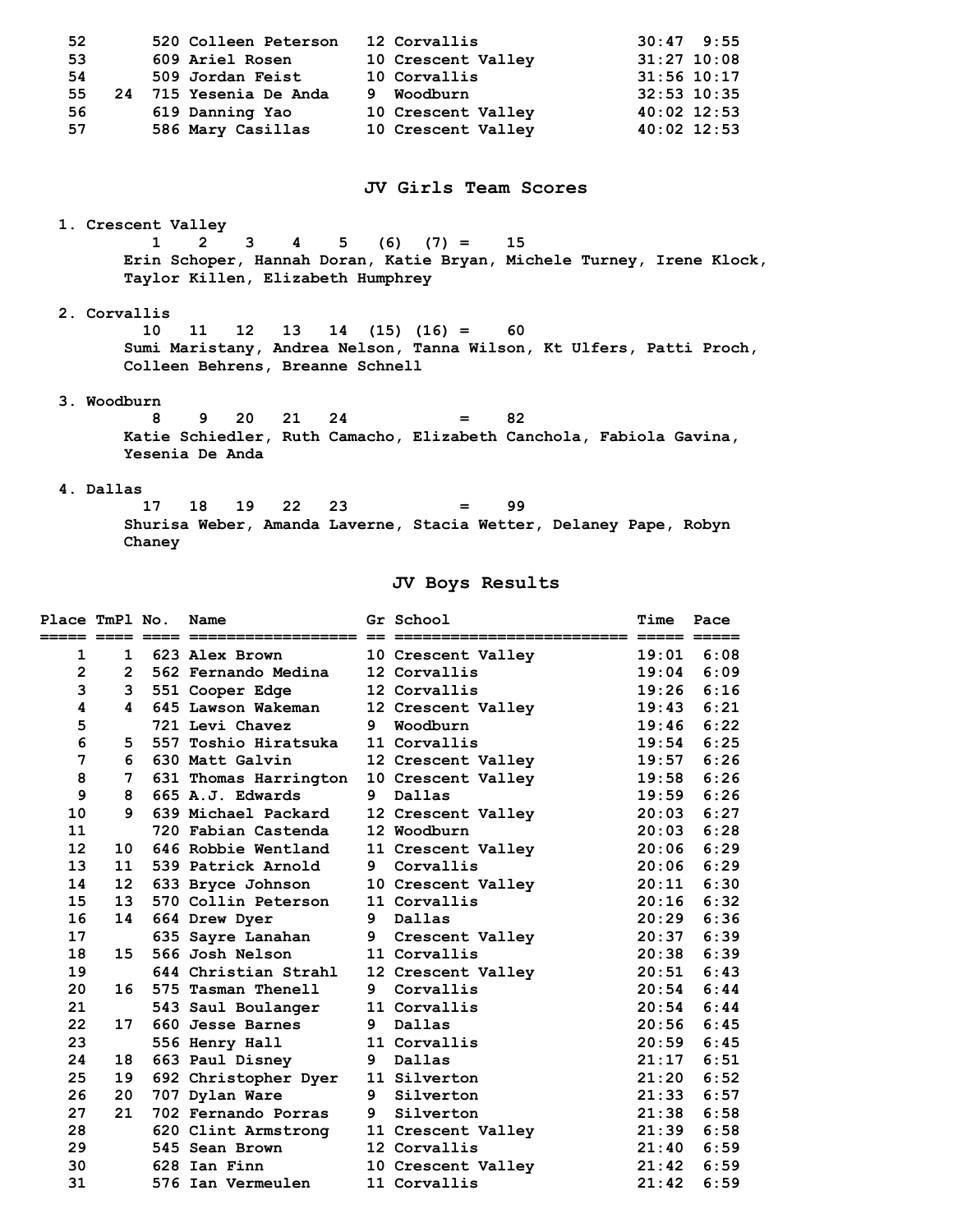| 32 |                 | 728 Sammy Lopez            |             | 10 Woodburn        | 21:48       | 7:01 |
|----|-----------------|----------------------------|-------------|--------------------|-------------|------|
| 33 |                 | <b>632 Geoffrey Herder</b> |             | 12 Crescent Valley | 21:52       | 7:03 |
| 34 |                 | 573 Isaac Shepard          |             | 10 Corvallis       | 21:57       | 7:04 |
| 35 | 22 <sub>2</sub> | 706 Rodney Vaughn          | 9           | Silverton          | 22:10       | 7:08 |
| 36 | 23              | 696 Chuy Lezama            |             | 9 Silverton        | 22:22       | 7:12 |
| 37 | 24              | 694 Josif Ilisoi           |             | 10 Silverton       | 22:26       | 7:13 |
| 38 |                 | 564 Nick Mitchell          |             | 10 Corvallis       | 22:41       | 7:18 |
| 39 |                 | 636 Carl Lucker            |             | 11 Crescent Valley | 22:41       | 7:18 |
| 40 |                 | 626 Marcel Erickson        | 9           | Crescent Valley    | 22:42       | 7:19 |
| 41 |                 | 637 Tyler Malloy           | $9^{\circ}$ | Crescent Valley    | 22:45       | 7:20 |
| 42 | 25              | 690 Jacob Brubaker         |             | 11 Silverton       | 22:52       | 7:22 |
| 43 |                 | 691 Philip Carrillo        |             | 9 Silverton        | 23:00       | 7:25 |
| 44 | 26              | 666 Josh Foster            |             | 12 Dallas          | 23:27       | 7:33 |
| 45 |                 | <b>700 Theo Miller</b>     |             | 9 Silverton        | 23:28       | 7:33 |
| 46 | 27              | 669 Ethan Oppliger         |             | 9 Dallas           | 23:34       | 7:35 |
| 47 |                 | 571 Jack Sattell           |             | 12 Corvallis       | 24:37       | 7:56 |
| 48 |                 | 541 Pracket Bhatt          |             | 10 Corvallis       | 24:37       | 7:56 |
| 49 |                 | 704 Michael Timmons        | 9           | Silverton          | 24:45       | 7:58 |
| 50 |                 | 638 Ian Morrell            |             | 10 Crescent Valley | 24:48       | 7:59 |
| 51 |                 | 574 Charles Squire         |             | 10 Corvallis       | 24:53       | 8:01 |
| 52 |                 | 544 Jackson Brenner-Sm 9   |             | Corvallis          | 25:13       | 8:07 |
| 53 | 28              | 671 Chris Richert          |             | 12 Dallas          | 25:58       | 8:22 |
| 54 |                 | 625 Wynton Davis           | 9           | Crescent Valley    | 27:32       | 8:52 |
| 55 |                 | 727 Jace Jensen            |             | 11 Woodburn        | 36:10 11:39 |      |

## **JV Boys Team Scores**

## **1. Crescent Valley**

 **1 4 6 7 9 (10) (12) = 27 Alex Brown, Lawson Wakeman, Matt Galvin, Thomas Harrington, Michael Packard, Robbie Wentland, Bryce Johnson** 

## **2. Corvallis**

 **2 3 5 11 13 (15) (16) = 34 Fernando Medina, Cooper Edge, Toshio Hiratsuka, Patrick Arnold, Collin Peterson, Josh Nelson, Tasman Thenell** 

## **3. Dallas**

 **8 14 17 18 26 (27) (28) = 83 A.J. Edwards, Drew Dyer, Jesse Barnes, Paul Disney, Josh Foster, Ethan Oppliger, Chris Richert** 

## **4. Silverton**

 **19 20 21 22 23 (24) (25) = 105 Christopher Dyer, Dylan Ware, Fernando Porras, Rodney Vaughn, Chuy Lezama, Josif Ilisoi, Jacob Brubaker**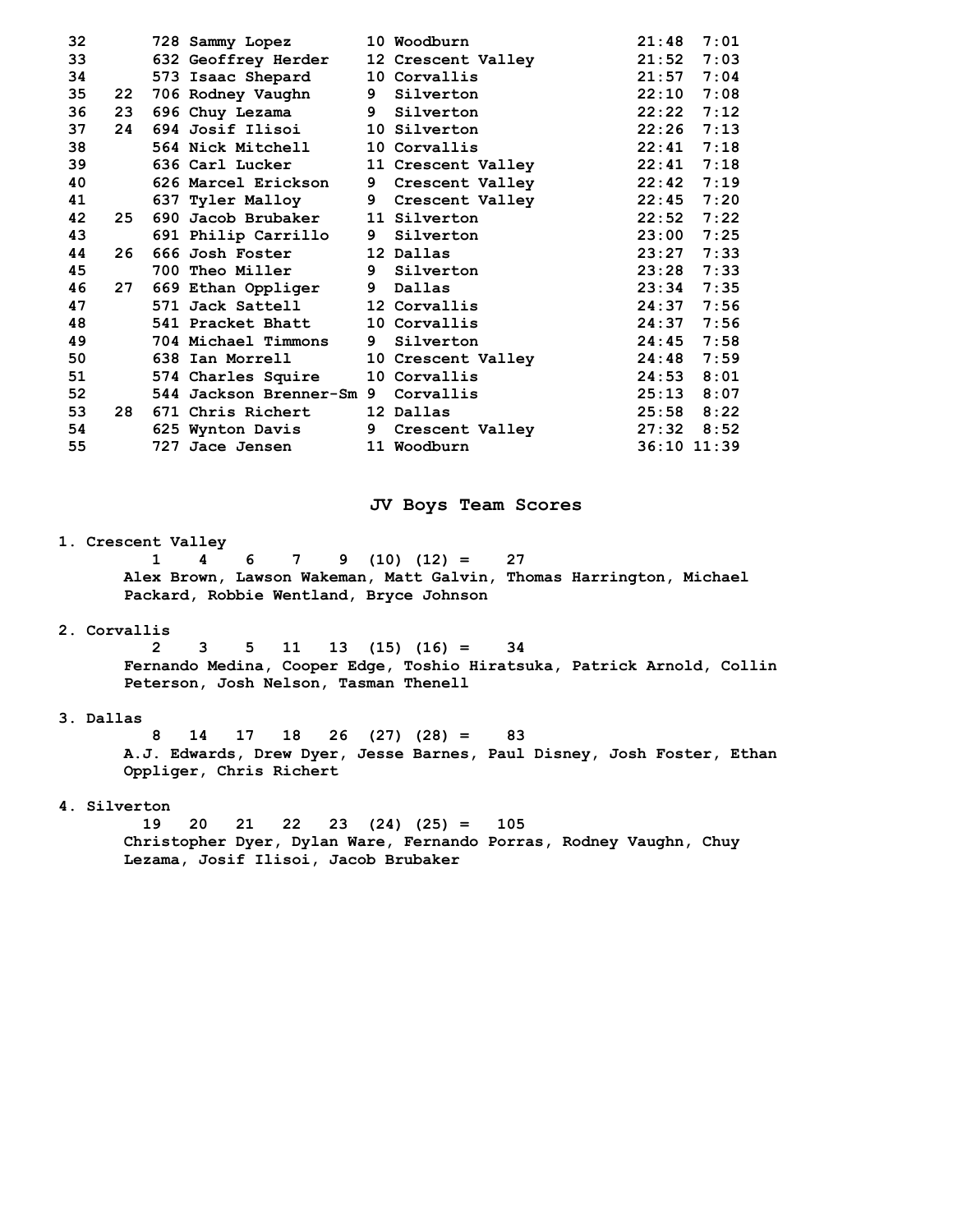## **Varsity Girls Results**

| Place TmPl No.    |                | Name                                |   | Gr School                   | Time  | Pace |
|-------------------|----------------|-------------------------------------|---|-----------------------------|-------|------|
| ===== ====        |                |                                     |   | ___________________________ |       |      |
| 1                 | 1              | 503 Brigid Behrens                  |   | 10 Corvallis                | 19:40 | 6:20 |
| $\mathbf 2$       | $\overline{2}$ | 674 Morgan Anderson                 |   | 10 Silverton                | 19:41 | 6:21 |
| 3                 | 3              | 618 Meredith Wells                  |   | 10 Crescent Valley          | 20:04 | 6:28 |
| 4                 | 4              | 601 Claire Krizan                   |   | 11 Crescent Valley          | 20:52 | 6:43 |
| 5                 | 5              | 592 Charlotte Fisher                |   | 11 Crescent Valley          | 20:53 | 6:44 |
| 6                 | 6              | 591 Madeline Entrikin               |   | 11 Crescent Valley          | 20:54 | 6:44 |
| 7                 | 7              | 613 Sarah Storniolo                 |   | 10 Crescent Valley          | 20:56 | 6:45 |
| 8                 | 8              | 529 Jaclyn Rushing                  |   | 12 Corvallis                | 21:33 | 6:56 |
| 9                 | 9              | 512 Isabel Goni-Mcatee 10 Corvallis |   |                             | 22:11 | 7:09 |
| 10                | 10             | 604 Hannah McCarty                  |   | 11 Crescent Valley          | 22:11 | 7:09 |
| 11                | 11             | 597 Kai Hundemer                    |   | 10 Crescent Valley          | 22:15 | 7:10 |
| $12 \overline{ }$ | 12             | 652 Dakota Magden                   |   | 12 Dallas                   | 22:15 | 7:10 |
| 13                | 13             | 515 Emily Hyatt                     |   | 12 Corvallis                | 22:17 | 7:11 |
| 14                | 14             | 516 Kathleen Kruzich                |   | 12 Corvallis                | 22:32 | 7:16 |
| 15                | 15             | 650 Desi Heimgartner                |   | 11 Dallas                   | 22:35 | 7:16 |
| 16                | 16             | 507 Elise Engelking                 |   | 12 Corvallis                | 22:39 | 7:18 |
| 17                | 17             | 649 Hailey Clothier                 |   | 10 Dallas                   | 22:40 | 7:18 |
| 18                | 18             | 521 Dina Phan                       |   | 12 Corvallis                | 22:46 | 7:20 |
| 19                |                | 718 Sara Rodriquez                  |   | 10 Woodburn                 | 22:54 | 7:23 |
| 20                |                | 510 Danelle Finnen                  |   | 12 Corvallis                | 23:02 | 7:25 |
| 21                | 19             | 655 Shady Walton                    |   | 12 Dallas                   | 23:10 | 7:28 |
| 22                |                | 513 Madeline Gorchels               |   | 10 Corvallis                | 23:59 | 7:43 |
| 23                | 20             | 653 Emily Murrell                   |   | 10 Dallas                   | 25:47 | 8:18 |
| 24                | 21             | 647 Kim Brown                       |   | 12 Dallas                   | 25:51 | 8:19 |
| 25                | 22             | 658 Victoria Wilson                 |   | 11 Dallas                   | 25:54 | 8:21 |
| 26                | 23             | 678 Nancy Garcia                    | 9 | Silverton                   | 26:04 | 8:24 |
| 27                | 24             | 679 Bridget Garlinghou 10 Silverton |   |                             | 26:08 | 8:25 |
| 28                | 25             | 687 Adrienne Wilson                 |   | 10 Silverton                | 26:09 | 8:25 |
| 29                | 26             | 677 Julia Gabriel                   |   | 11 Silverton                | 26:09 | 8:25 |
| 30                | 27             | 676 Mary Fennimre                   |   | 12 Silverton                | 27:17 | 8:47 |

## **Varsity Girls Team Scores**

## **1. Crescent Valley**

 **3 4 5 6 7 (10) (11) = 25 Meredith Wells, Claire Krizan, Charlotte Fisher, Madeline Entrikin, Sarah Storniolo, Hannah McCarty, Kai Hundemer** 

## **2. Corvallis**

 **1 8 9 13 14 (16) (18) = 45 Brigid Behrens, Jaclyn Rushing, Isabel Goni-Mcateer, Emily Hyatt, Kathleen Kruzich, Elise Engelking, Dina Phan** 

## **3. Dallas**

 **12 15 17 19 20 (21) (22) = 83 Dakota Magden, Desi Heimgartner, Hailey Clothier, Shady Walton, Emily Murrell, Kim Brown, Victoria Wilson** 

## **4. Silverton**

 **2 23 24 25 26 (27) = 100 Morgan Anderson, Nancy Garcia, Bridget Garlinghouse, Adrienne Wilson, Julia Gabriel, Mary Fennimre**